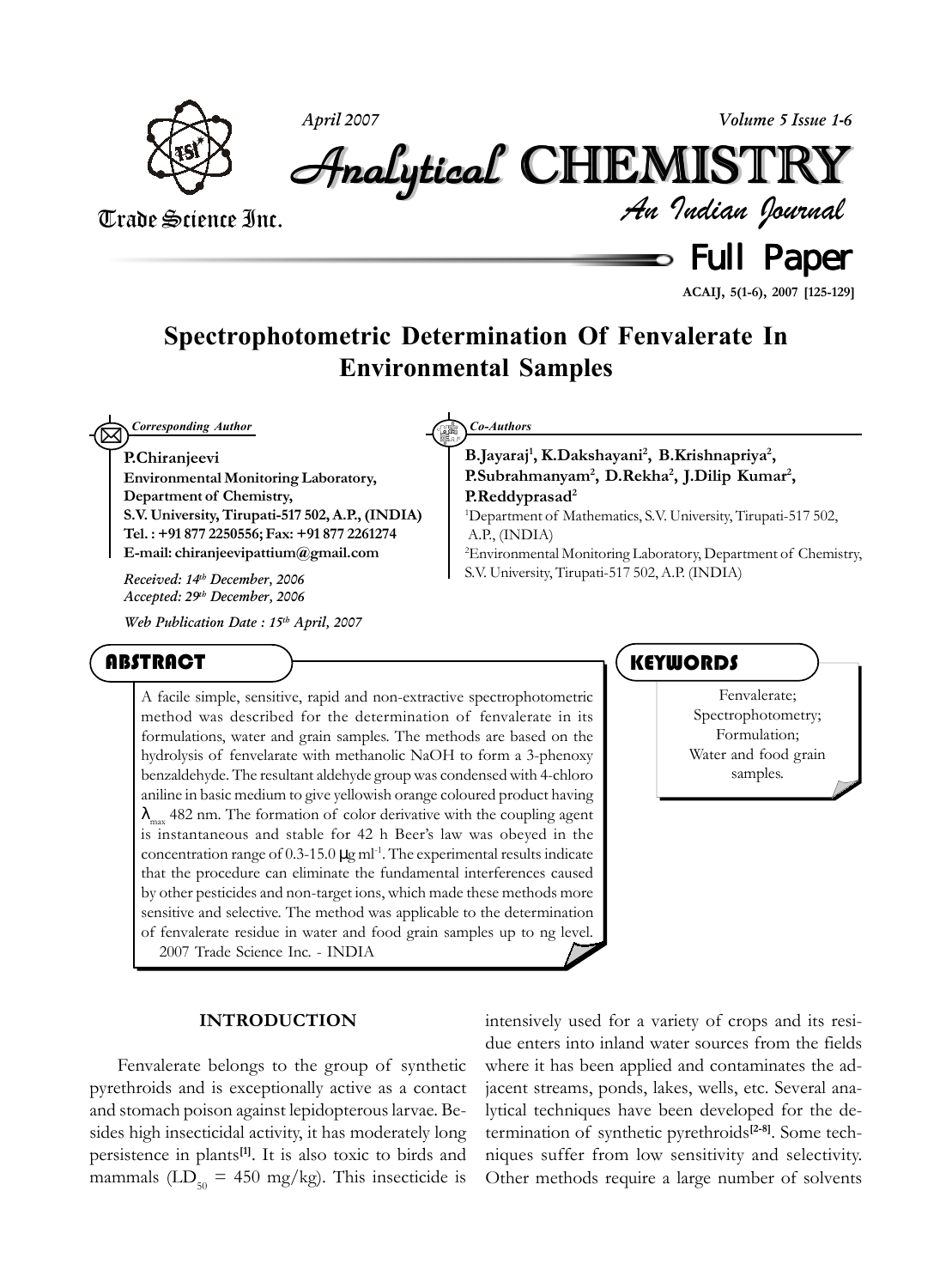# Full Paper

for the extraction of color residues. There is thus a need to develop an entirely new method, which would overcome the existing inadequacies in the determination of fenvalerate.

Spectrophotometric methods can be used for the determination of synthetic pyrethroids occurring in many samples. The availability of spectrophotometric apparatus and the simplicity of analytical procedures made the technique very attractive for a wide range of application. A recent literature survey also reveals that there has been no reported literature for effective and sensitive spectrophotometric methods so far. In the present investigation, determination of fenvalerate based on the condensation of hydrolysed result an aldehyde group with 4-chloro aniline to form color derivative and the developed method successfully employed to formulations, water and grain samples.

#### **EXPERIMENTAL**

#### **Apparatus**

A HITACHI U 2001 spectrophotometric with 1.0 cm matched quartz cells were used for all absorbance measurement. An Elico Li-29 model pH metre with combined glass electrode was used for pH measurements.

#### **Reagents**

All the chemicals and reagents used were of analytical reagent grade and double-distilled water was used through out experiments. The reagents like sodium hydroxide, sodium nitrate, potassium carbonate, anhydrous sodium sulphate and HCl were purchased from S.D. fine chemicals, Mumbai, India. 4-chloro aniline, methanol, chloroform were purchased from Merck Chemicals, Mumbai, India. The technical grade samples of fenvalerate pesticide in the form of  $1\%$  spray,  $10\%$  and  $20\%$  EC were obtained from Bayer India Ltd., Mumbai, India. The reagents like sodium hydroxide (2%), sodium nitrate (0.3%), 1N HCl were prepared. The solvents like methanol, chloroform, acetone were purified and employed for the present investigation.

#### **Preparation of stock solution of fenvelarate**

*An Indian Journal*  $A$ nalytical CHEMISTRY

3 ml of 2% sodium hydroxide was added to 50mg of the fenvalerate, after 5min, the solution was made up to the mark in a 100ml standard flask with doubly distilled water.

#### **General procedure**

0.6-2.6 ml portions of standard fenvelarate solutions were taken into a clean dry 50 ml beakers. 3 ml of 2% methanolic NaOH solution were added to fenvelarate pesticide solution and allowed to stand for 5 min for complete hydrolysis, heated at 40-45°C for 30 min, and neutralised with 0.1 N HCl. 1.5 ml of 0.2% 4-chloro aniline was added, followed by one drop of con HCl, and the solution was heated at 50- 55°C for 30 min. for color development The absorbance of the fenvalerate color derivative was measured as 482 nm. The parameters are shown in TABLE 1.

#### **Determination of fenvalerate in its formulations**

2ml of fenvalerate insecticide formulation was placed in a porcelain dish, and 30 ml of methanol was added. This mixture was stirred well and heated the samples on a hot water bath then evaporated the solvent. The procedure was repeated five times, and the resulting solution was diluted to 50 ml with methanol in a calibrated flask. The fenvalerate was determined by the above procedure. The results are **TABLE 1: Optical characteristics, precision and ac-**

|                            | mmmm at a parent changed the cross precision and ac- |
|----------------------------|------------------------------------------------------|
| curacy of 4-chloro aniline |                                                      |

| Compound                                                  | Fenvalerate           |
|-----------------------------------------------------------|-----------------------|
| Color                                                     | Yellowish orange      |
| Stability of color(h)                                     | 42                    |
| Beer's law range ( $\mu$ g ml <sup>-1</sup> )             | $0.3 - 15.0$          |
| $\lambda_{\text{max}}$ (nm)                               | 482                   |
| Molar absorptivity $(1 \text{ mol}^{-1} \text{ cm}^{-1})$ | $3.574 \times 10^{4}$ |
| Limit of detection ( $\mu$ g ml <sup>-1</sup> )           | 0.196                 |
| Limit of quantification( $\mu$ g ml <sup>-1</sup> )       | 0.876                 |
| Sandell's sensitivity ( $\mu$ g cm <sup>-1</sup> )        | 0.0878                |
| Regression equation $(Y=bx+a)$                            |                       |
| Slope $(b)$                                               | 0.134                 |
| Intercept (a)                                             | 0.9981                |
| Correlation coefficient (r) <sup>c</sup>                  | 0.9999                |
| RSD(%)                                                    | 0.38                  |
| Error, $\%$                                               | 0.05                  |

Where x is the concentration in  $\mu$ g ml<sup>-1</sup>, <sup>b</sup> n= 5, <sup>c</sup> five replicates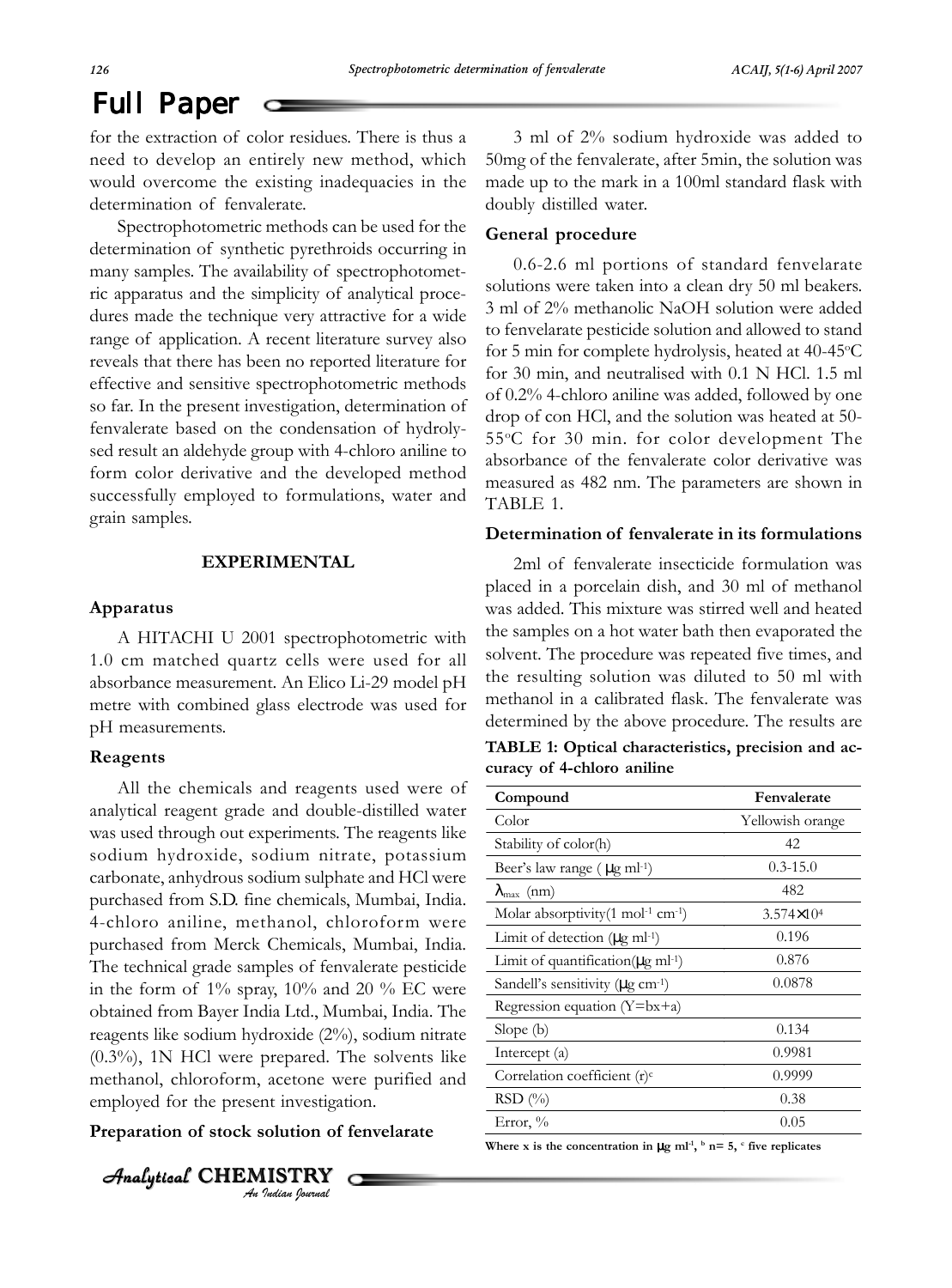Full Paper

| <b>TABLE 2: Determination of fenvalerate insecticide</b> of the |           |  |           |          |
|-----------------------------------------------------------------|-----------|--|-----------|----------|
| in formulations $(\%)$                                          |           |  |           | extracte |
| Technical                                                       | Indicated |  | Reference | and Sidh |

| Technical<br>grade sample<br>fenvalerate | Indicated<br>on label | Found <sup>a</sup> | Reference<br>method <sup>[7]</sup> |
|------------------------------------------|-----------------------|--------------------|------------------------------------|
| Spray                                    | $1\%$                 | 0.97               | 0.93                               |
| E.C.                                     | $10\%$                | 9.8                | 9.6                                |
| E.C.                                     | 20%                   | 19.8               | 19.6                               |

**a Mean of five determinations**

shown in TABLE 2 .

# **Determination of fenvalerate in fortified water samples.**

The distilled and tap water samples were fortified with concentrations in the ranges from 0.6-2.6 ml in methanol, under study which are presented in the TABLE 3 respectively. The fortified water samples was extracted with chloroform. The combined extracts were washed with 0.1 M potassium carbonate solution to break any emulsion formed during the extraction and dried over anhydrous sodium sulphate. Finally, extracts were evaporated to dryness on a steam bath and the residue was dissolved in methanol and the amount was determined using the procedures described earlier.

# **Determination of in grain samples(rice and wheat)**

A 50 g sample of grains (rice and wheat) was uniformly mixed with 10 ml of methanol containing various amounts of the insecticide, and left for one day to give acclimatise the environmental conditions

samples. The insecticidal residues were d according to the procedure of Deshmukh nu<sup>[6]</sup>. The extracts were treated in the manner given for standard solution preparation and determination. The method indicates the determination of fenvalerate in grain samples was shown in TABLE 3.

D

#### **RESULTS AND DISCUSSIONS**

The method involved alcohol alkaline hydrolysis of fenvalerate to form 3-phenoxy benzaldehyde followed by condensation with 4-chloro aniline. The hydrolyzed fenvalerate that forms a yellowish orange derivative with 4-chloro aniline in basic medium having  $\lambda_{\text{max}}$  482 nm. The corresponding reagent blanks have practically negligible absorbance at these wavelengths.

#### **Effect of reagent concentration**

Various concentrations and volume ranges of fenvalerate were studied. However, the following optimum concentrations and volume ranges were needed for color development. For the proposed method, it was found that 3.0 ml of 2% ethanolic KOH and 1.5 ml of 0.2% 4-chloro aniline, was necessary to achieve the maximum color intensity.

#### **Analytical data**

The optical characteristics, precision and accuracy data was shown in TABLE 1. Limit of quantification (LOQ) is given by the relation 3  $\sigma$ /s and limit of

|  | TABLE 3: Recovery of fenvalerate from fortified water and grain samples with 4-chloro anilin |  |  |  |  |  |  |  |  |
|--|----------------------------------------------------------------------------------------------|--|--|--|--|--|--|--|--|
|--|----------------------------------------------------------------------------------------------|--|--|--|--|--|--|--|--|

|                      | Fortifica- | Water samples          |                    |                 |                    | Grain samples   |                           |                 |                    |
|----------------------|------------|------------------------|--------------------|-----------------|--------------------|-----------------|---------------------------|-----------------|--------------------|
| Sample<br>tion level |            | Tap water <sup>a</sup> |                    | Distilled water |                    | Rice b          |                           | Wheat b         |                    |
| number               | (ppm)      | Amount<br>(ppm)        | Recovery<br>$(\%)$ | Amount<br>(ppm) | Recovery<br>$(\%)$ | Amount<br>(ppm) | Recovery<br>$(^{0}/_{0})$ | Amount<br>(ppm) | Recovery<br>$(\%)$ |
|                      | 0.6        | 0.57                   | 98.33              | 0.583           | 97.16              | 0.575           | 95.83                     | 0.57            | 95.00              |
| $\overline{2}$       | 1.0        | 0.99                   | 99.00              | 0.989           | 98.90              | 0.982           | 98.20                     | 0.978           | 97.80              |
| 3                    | 1.4        | 1.38                   | 98.92              | 1.37            | 97.92              | 1.37            | 97.15                     | 1.37            | 98.00              |
| 4                    | 1.8        | 1.75                   | 97.22              | 1.77            | 98.33              | 1.74            | 96.66                     | 1.73            | 96.11              |
| 5                    | 2.2        | 2.15                   | 97.72              | 2.16            | 98.18              | 2.17            | 98.86                     | 2.14            | 97.27              |
| 6                    | 2.6        | 2.56                   | 98.46              | 2.45            | 94.20              | 2.52            | 96.92                     | 2.52            | 96.92              |
| Average              |            |                        | 98.27              |                 | 97.44              |                 | 97.38                     |                 | 96.85              |
| SD.                  |            |                        | 0.6928             |                 | 1.6898             |                 | 1.0932                    |                 | 1.1307             |

**a Collected from Teluguganga municipal water**

**b Collected from Local Market**

*An Indian Journal* Analytical CHEMISTRY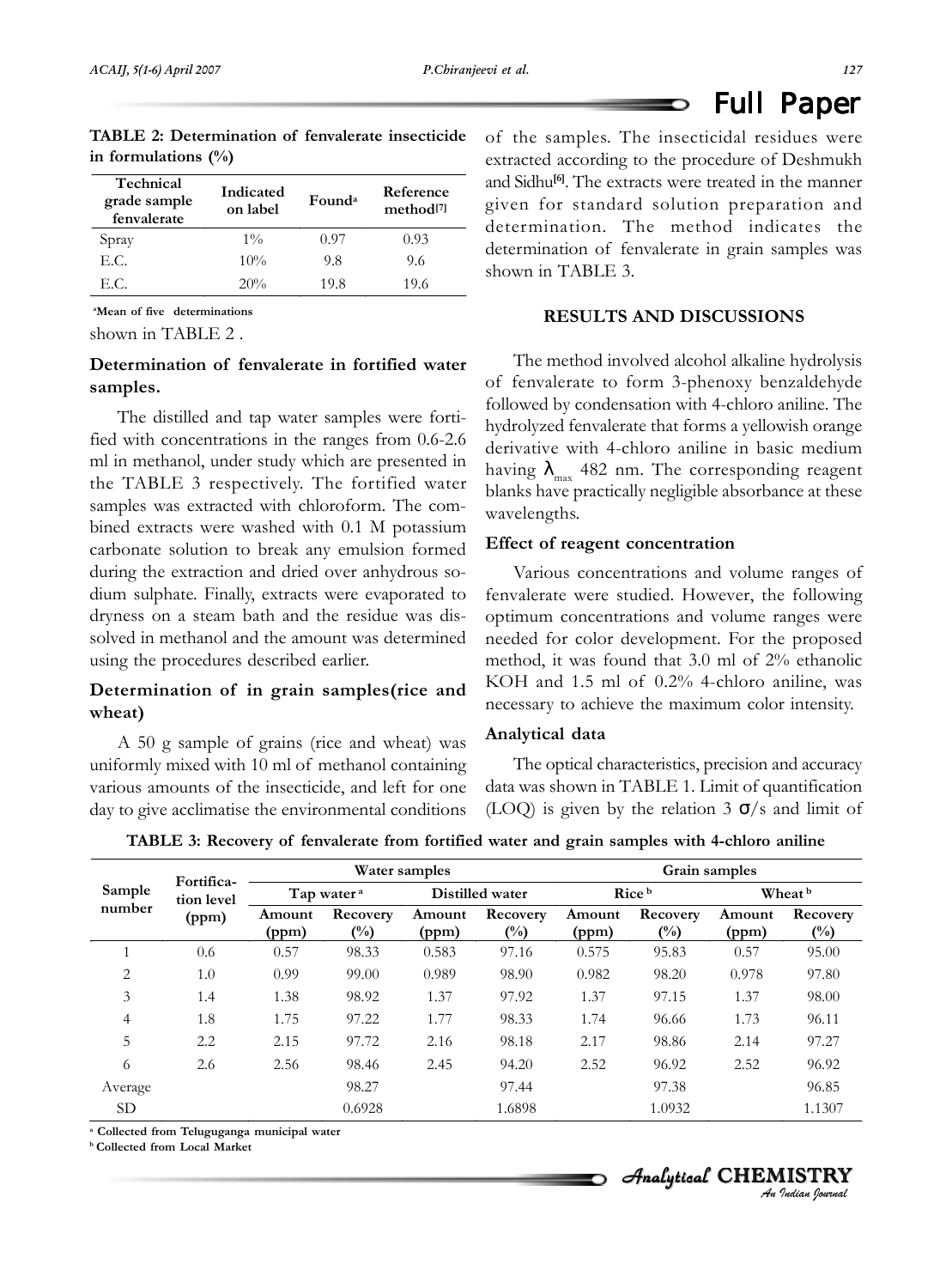

**TABLE 4: Comparison of fenvalerate in its environmental samples (in percentage)**

| Sample             | <b>Proposed</b><br>method of<br>fenvalerate | t-<br>test | f-<br>test | Reported<br>method <sup>[9]</sup> |
|--------------------|---------------------------------------------|------------|------------|-----------------------------------|
| Tap<br>water       | 98.27                                       | 0.28       | 0.10       | 96.83                             |
| Distilled<br>water | 97.44                                       | 0.19       | 0.49       | 98.50                             |
| Rice               | 97.38                                       | 0.31       | 0.07       | 94.55                             |
| Wheat              | 96.85                                       | 0.12       | 0.44       | 95.65                             |

detection is 3s/s, where s is the standard deviation of the blank with respect to water and s is the slope of the calibration curve. Naturally, the limit of quantification slightly crosses the lower limit of Beer's law range. But, limit of detection is well below the lower limit of Beer's law range. The upper limit of the Beer-Lambert range is determined by a plot of absorbance against concentration at the volume of  $\lambda_{\text{max}}$ . The Beer's law limits, molar absorptivity, Sandell's sensitivity, slope, intercept, correlation coefficient and optimum concentration range by photometric determinations are summarised in TABLE 1.

#### **Effect of non target species**

The water samples(1 lit ) were fortified with known amounts of fenvalerate dissolved in 5 ml methanol. Known amounts of benzaldehyde dissolved in 10 ml of methanol were added, and the pH of each solution was adjusted to between 3 and 4 with 50% sulphuric acid. 10 g of sodium sulphate was dissolved

*An Indian Journal*  $A$ nalytical CHEMISTRY

in each sample and the fenvalerate along with the aldehyde was extracted three times using 50 ml of chloroform for each extraction. The extracts were combined and placed in a 500 ml round bottom flask into which 100 mg m-chloroperbenzoic acid was dissolved. The resulting solution was refluxed on a hot water bath for a 15 min to convert the aldehyde into an acid. Thereafter, the solution was cooled, washed three times with 25 ml of 0.2 M sodium carbonate solution per wash to remove the acid and unreacted m-chloroperbenzoic acid. Finally, washed 3 to 4 times with distilled water suing 50 ml for each 5 washing to remove excess carbonate. The chloroform solution was then dried over 10 g of anhydrous sodium sulphate and the solvent was evaporated by exposure to air. The residue obtained was dissolved in methanol and then diluted to 250 ml with methanol in a calibration flask. Known amounts of this solution were placed in 25 ml conical flask. The determination of fenvalerate was carried out with the 4-chloro aniline.

#### **CONCLUSION**

The color of derivatives of fenvalerate with 4 chloro aniline is stable at room temperature of 42 h. The proposed method is simple, rapid and sensitive and can be used for the determination of fenvalerate in trace amounts. Interference from many substances other than aldehyde is eliminated by the selective extraction procedure used and also by measuring the